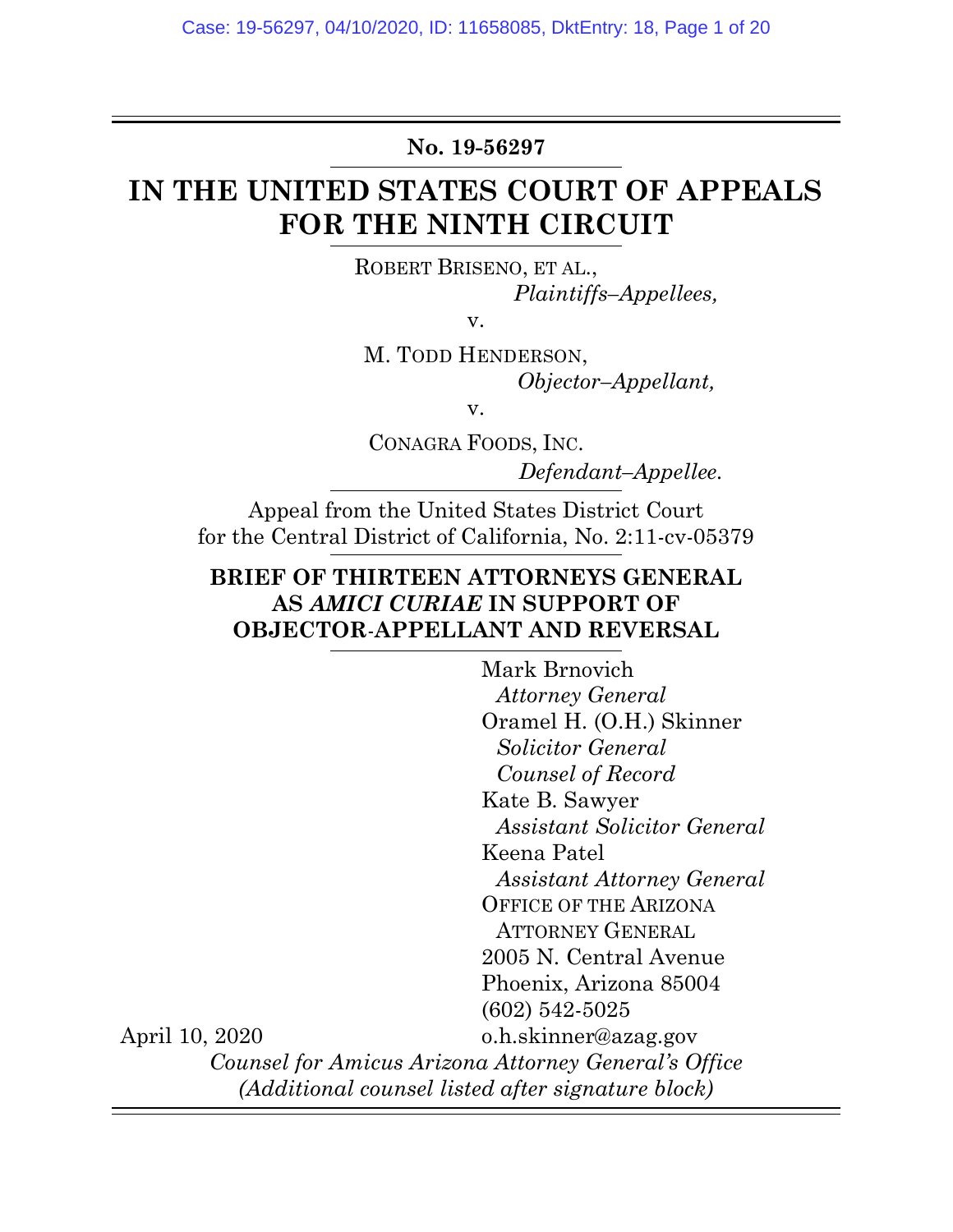## TABLE OF CONTENTS

| $\mathbf{I}$ .<br>It Was An Abuse Of Discretion To Assign Any Meaningful                                                                                                              |
|---------------------------------------------------------------------------------------------------------------------------------------------------------------------------------------|
| $\Pi$ .<br>It Is Critical That The Court Confirm That Empty<br>Injunctive Relief Like That Provided Here Does Not Provide<br>Meaningful Benefit To Class Members For Purposes of Rule |
|                                                                                                                                                                                       |
|                                                                                                                                                                                       |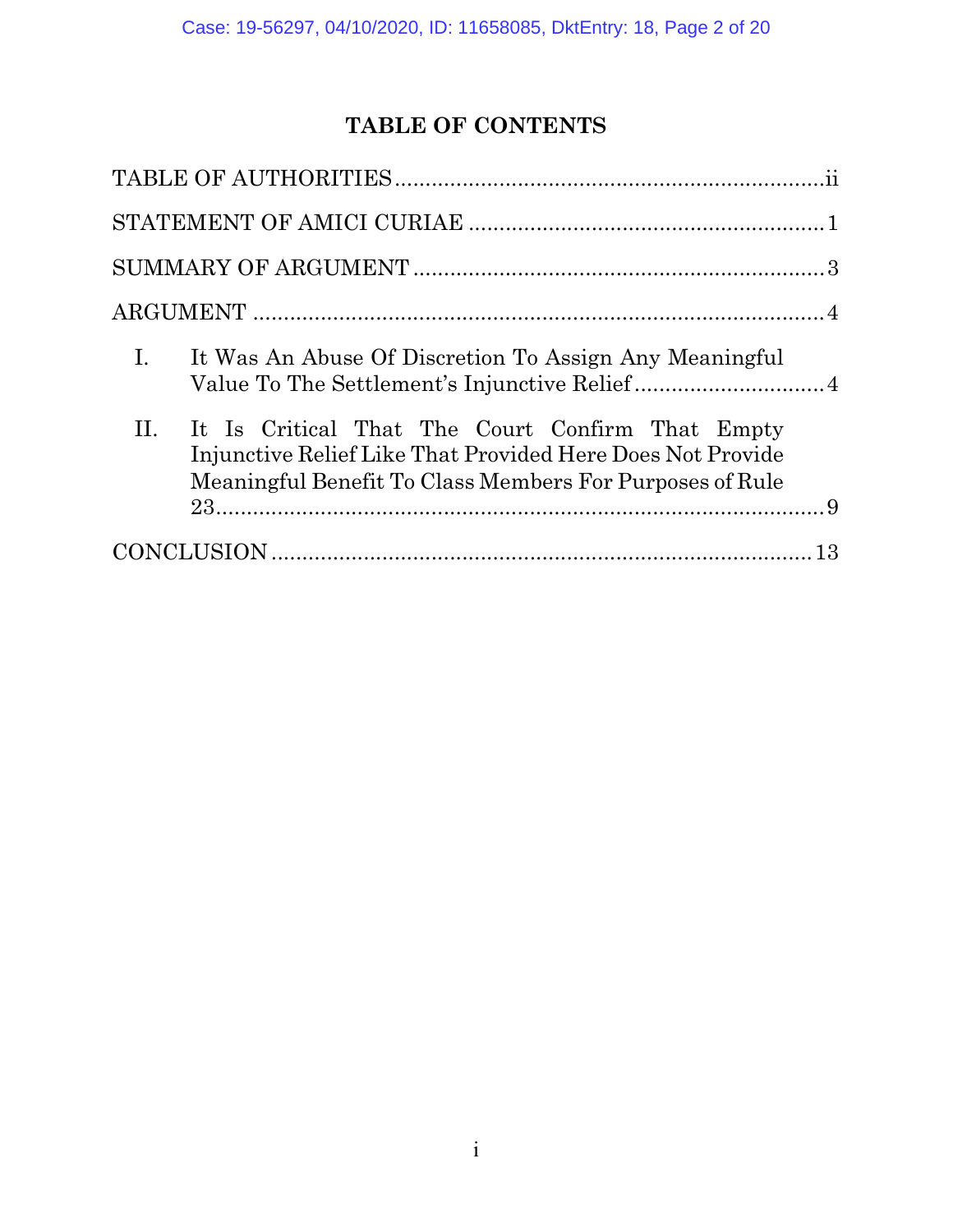# TABLE OF AUTHORITIES

## CASES

| Allen v. Similasan Corp.,                    |
|----------------------------------------------|
| Amchem Prod., Inc. v. Windsor,               |
| Campbell v. St. John,                        |
| Cowen v. Lenny & Larry's, Inc.,              |
| Frank v. Gaos,                               |
| In re Baby Prods. Antitrust Litig.,          |
| In re Bluetooth Headset Prods. Liab. Litig., |
| In re Dry Max Pampers Litig.,                |
| In re Easysaver Rewards Litig.,              |
| In re Google Inc. Cookie Placement,          |
| In re Google Street View Elec. Comm. Litig., |
| In re HP Inkjet Printer Litig.,              |
| In re Southwest Airlines Voucher Litigation, |
| Johnston v. Comerica Mortgage Corp.,         |
| Koby v. ARS National Services, Inc.,         |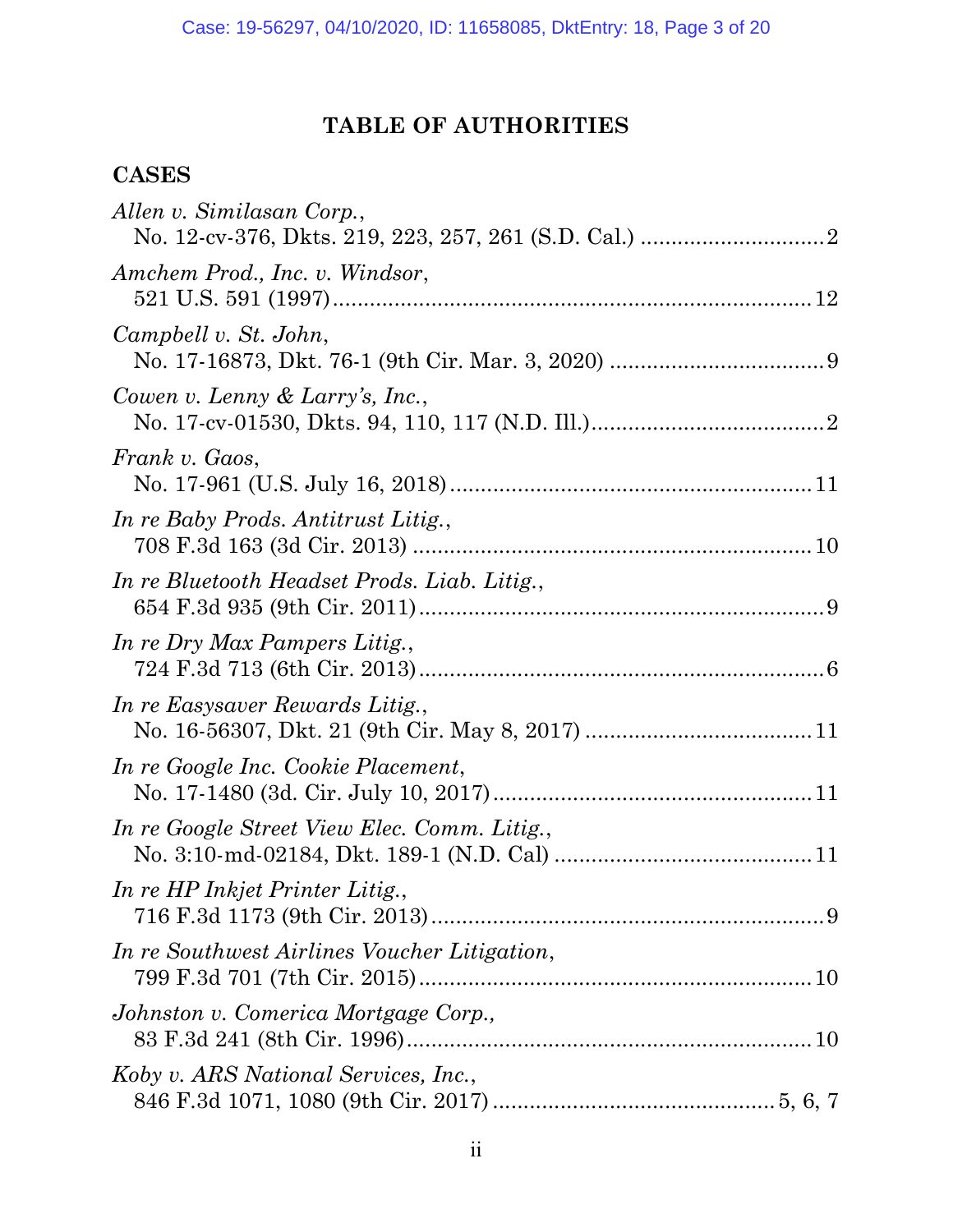# TABLE OF AUTHORITIES–Continued

| Pearson v. NBTY, Inc.,                                                              |
|-------------------------------------------------------------------------------------|
| Roes 1-2 v. SFBSC Mgmt., LLC,                                                       |
| Silber v. Mabon,                                                                    |
| Unknown Plaintiff Identified as Jane V., et al., v. Motel 6<br><i>Operating LP,</i> |
| Weseley v. Spear, Leeds & Kellogg,                                                  |
| <b>STATUTES</b>                                                                     |
|                                                                                     |
| <b>OTHER AUTHORITIES</b>                                                            |
|                                                                                     |
|                                                                                     |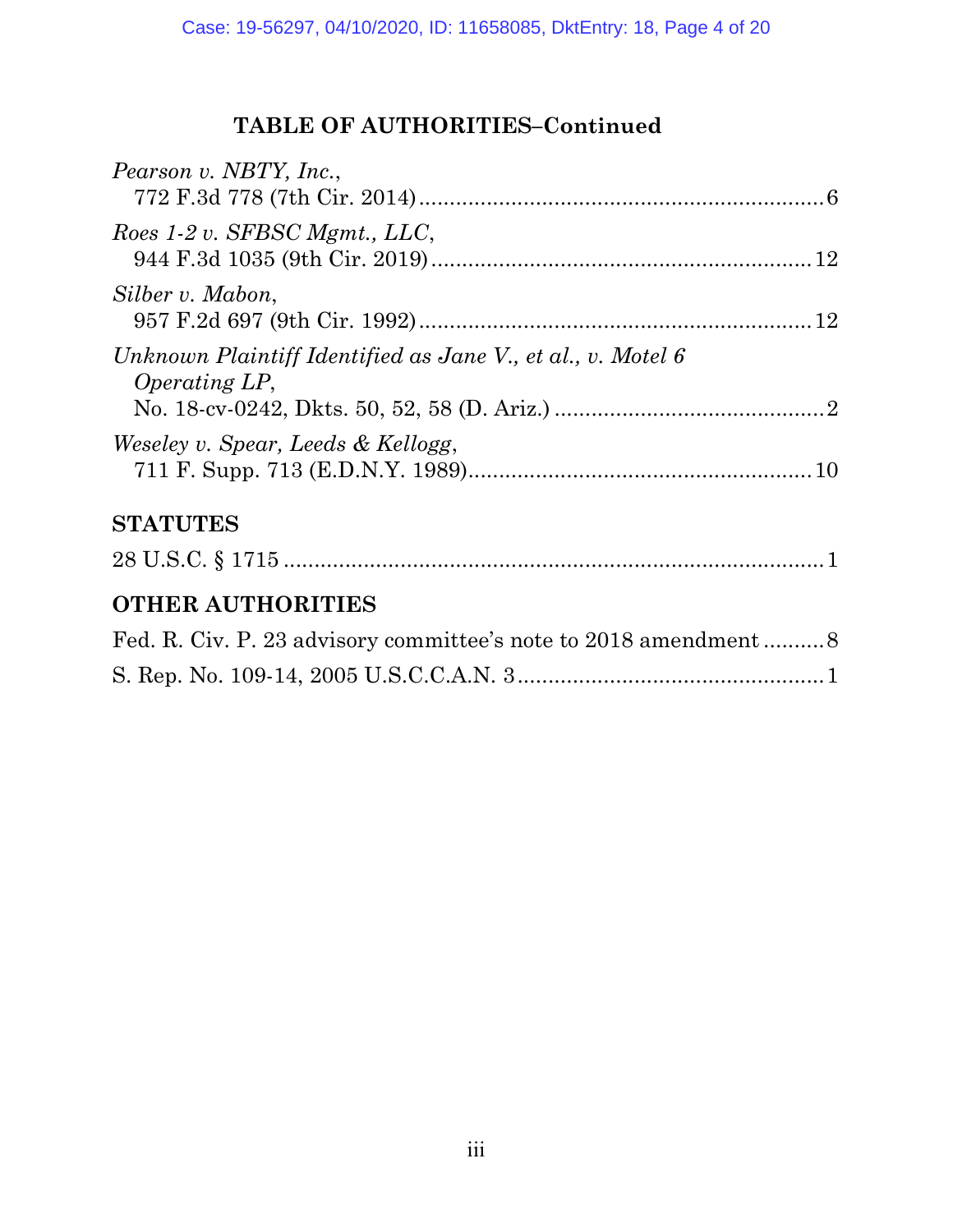#### STATEMENT OF AMICI CURIAE

The Attorneys General of Arizona, Alabama, Alaska, Arkansas, Idaho, Indiana, Kentucky, Louisiana, Missouri, Ohio, Oklahoma, South Carolina, and Texas are their respective States' chief law enforcement or legal officers. Their interest here arises from two responsibilities. First, the Attorneys General have an overarching responsibility to protect their States' consumers. Second, the undersigned have a responsibility to protect consumer class members under CAFA, which envisions a role for state Attorneys General in the class action settlement approval process. See 28 U.S.C. § 1715; see also S. Rep. No. 109-14, 2005 U.S.C.C.A.N. 3, 5 (requirement "that notice of class action settlements be sent to appropriate state and federal officials" exists "so that they may voice concerns if they believe that the class action settlement is not in the best interest of their citizens"); id. at 35 ("notifying appropriate state and federal officials ... will provide a check against inequitable settlements"; "Notice will also deter collusion between class counsel and defendants to craft settlements that do not benefit the injured parties.").

The Attorneys General submit this brief to further these interests. This brief is a continuation of the ongoing efforts by state Attorneys

1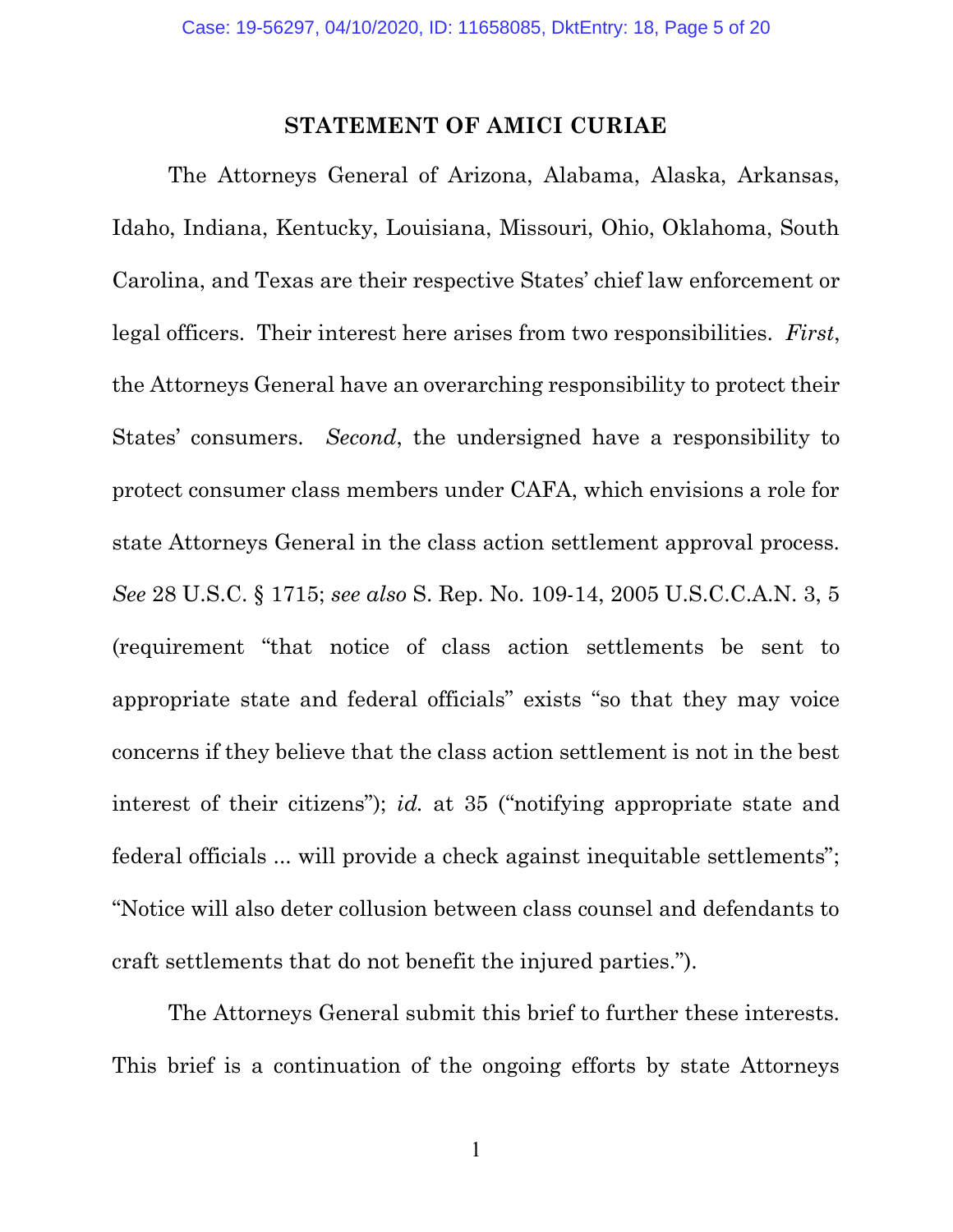General to protect consumers from class action settlement abuse, which have produced meaningful settlement improvements for class members. See, e.g., Cowen v. Lenny & Larry's, Inc., No. 17-cv-01530, Dkts. 94, 110, 117 (N.D. Ill.) (involvement of government officials, including state attorneys general, produced revised settlement that increased class' cash recovery from \$350,000 to  $\sim$ \$900,000); Allen v. Similasan Corp., No. 12cv-376, Dkts. 219, 223, 257, 261 (S.D. Cal.) (after state attorney general coalition filed amicus and district court rejected initial settlement, revised deal was reached, increasing class' cash recovery from \$0 to  $\sim$ \$700,000); Unknown Plaintiff Identified as Jane V, et al., v. Motel 6 Operating LP, No. 18-cv-0242, Dkts. 50, 52, 58 (D. Ariz.) (after Arizona Attorney General raised concerns regarding distribution of settlement funds to class members, parties amended settlement agreement to increase minimum class member recovery from \$50 to \$75 and to remove class-wide caps).<sup>1</sup>

 $\overline{a}$ 

<sup>&</sup>lt;sup>1</sup> The Attorneys General certify that no parties' counsel authored this brief, and no person or party other than named amici or their offices made a monetary contribution to the brief's preparation or submission. The Attorneys General submit this brief as amici curiae only, taking no position on the merits of the underlying claims, and without prejudice to any State's ability to enforce or otherwise investigate claims related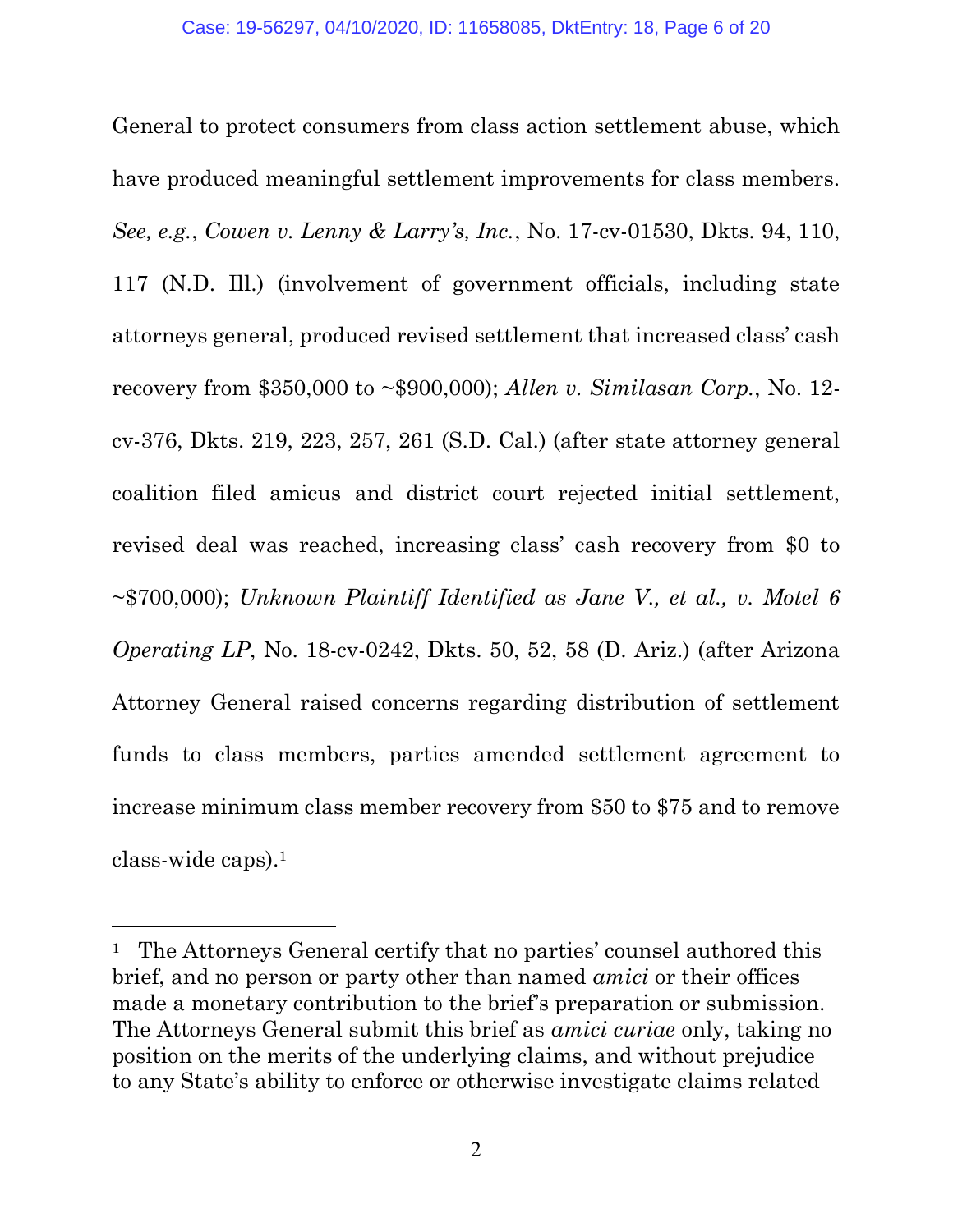#### SUMMARY OF ARGUMENT

The overall view here is troubling: class members take home less than a million dollars, along with injunctive relief that has no meaningful value to the class, while class counsel walks away with  $\sim$  \$6.85 million.

The district court abused its discretion by attributing more than, at best, minimal value to the purported injunctive relief, which only requires Conagra to conform its labeling and marketing practices in the event it ever buys back the Wesson Oil brand (a brand it sold in February 2019). The injunctive relief is only triggered if Conagra buys back the Wesson Oil brand (and there was no evidence that this was likely to occur). Conagra already made the required labeling changes prior to the divestment of the Wesson Oil brand and the settlement here. And the injunctive provisions are forward-looking, without a connection to the class members claims for past harm.

 This Court should vacate the settlement approval and make clear that it was an abuse of discretion to assign meaningful value to the speculative, conditional, future, forward-looking injunctive provision

l

to this dispute. Counsel for all parties have consented to the procedural filing of this brief, with counsel for both sets of Appellees reserving the right to respond on the merits to the points raised in the brief.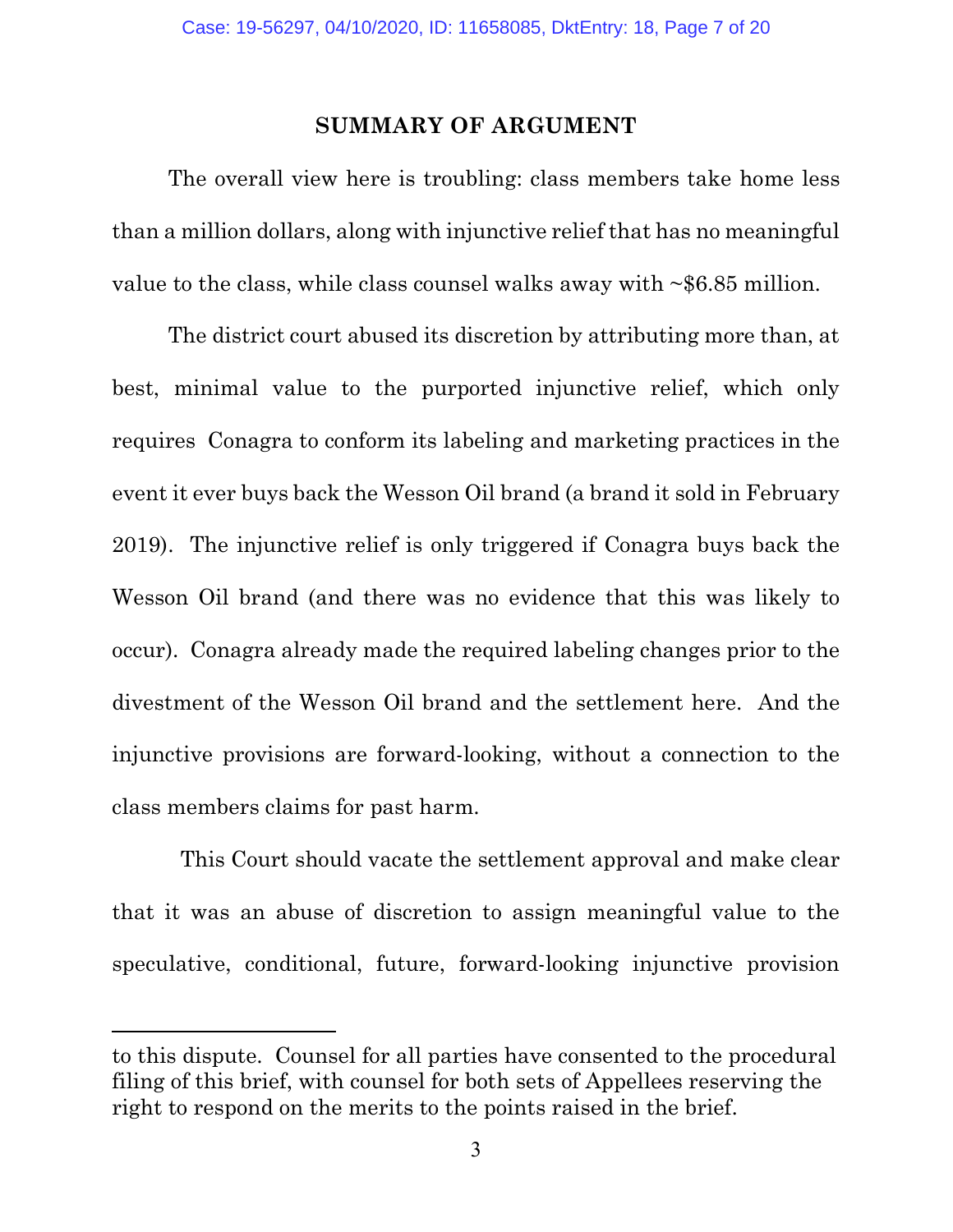here. Doing so is critical to protecting consumers in this and other cases that turn on injunctive terms that have only minimal value.

#### ARGUMENT

## I. It Was An Abuse Of Discretion To Assign Any Meaningful Value To The Settlement's Injunctive Relief

The injunctive relief here provides no meaningful value to class members because it only requires Conagra to conform its labeling and marketing practices to the settlement terms in the event that Conagra ever buys back the Wesson Oil brand—Conagra divested the brand in February 2019—and there was no evidence before the trial court that Conagra was likely to reacquire it. For multiple reasons, the injunctive relief here provides minimal—if any—benefit to the class members who are releasing their claims as part of the settlement agreement.

First, and most strikingly, the limit that Conagra will not advertise, market, or sell Wesson Oil products labeled as "natural" or "non-GMO" unless the products meet specified conditions only goes into effect "should Conagra reacquire the Wesson Oil brand." Dkt. 652-1 at 16–17 (emphasis added). Conagra "divested all interest in the Wesson Oil brand to a third party purchaser, with the sale being final prior to the signing of [the settlement] agreement." Id. at 16. Conagra is thus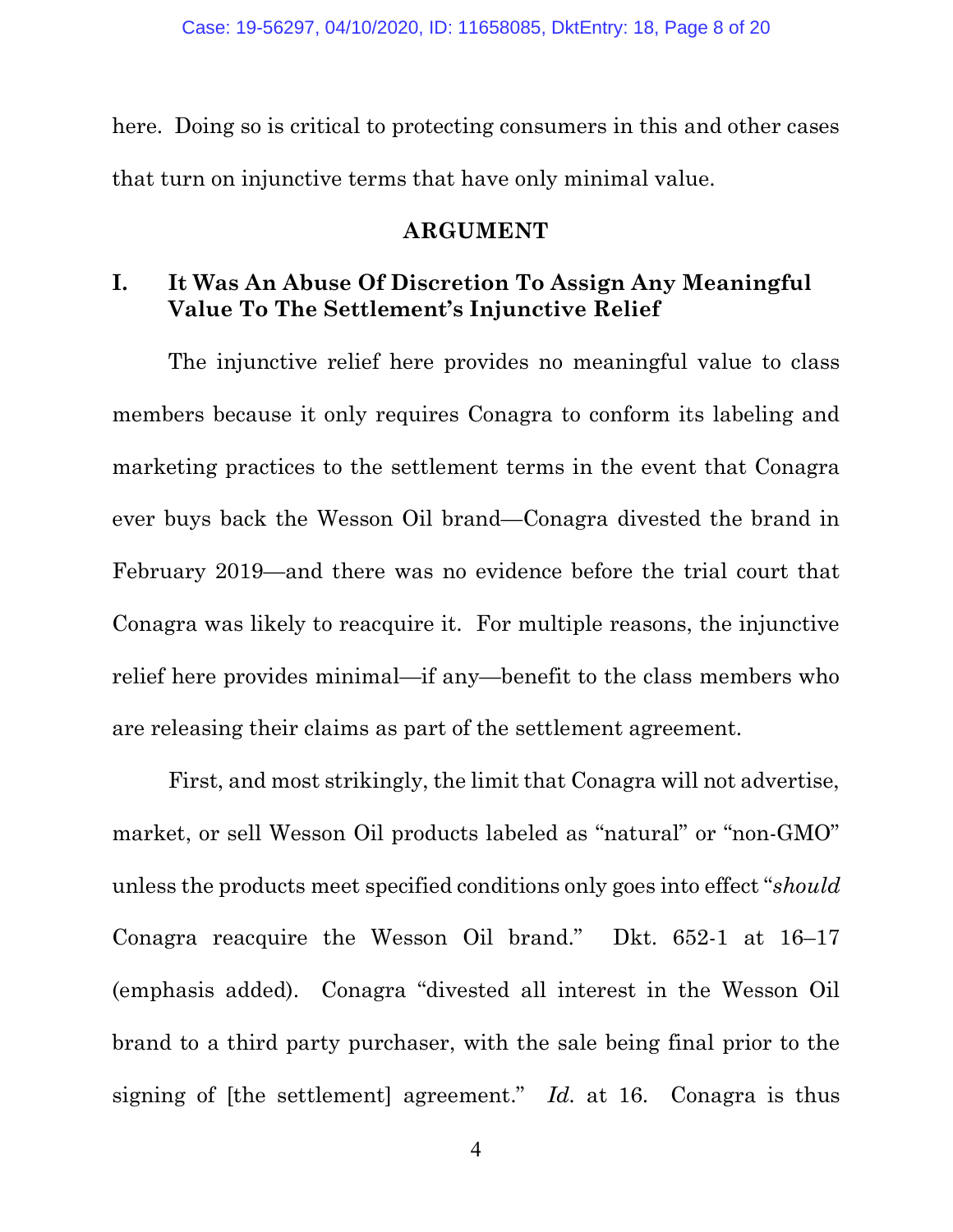agreeing to not do something with a product that they do not own. And Conagra provides no indication that it may soon, or ever, reacquire the Wesson Oil brand. Giving any meaningful value to this injunctive term was an abuse of discretion on this basis alone.

Second, Conagra removed "natural" from its labeling in 2017, long before selling Wesson Oil or reaching this 2019 settlement. Dkt. 661 at 19. And Conagra has denied that "its decision to drop the 'Natural' claim from Wesson Oils" had anything to do with this litigation. Id. at 16–17. This Court recognized in Koby v. ARS National Services, Inc. that a settlement's "injunctive relief [was] of no real value" where it did "not obligate [defendant] to do anything it was not already doing." 846 F.3d 1071, 1080 (9th Cir. 2017). The Court emphasized that the defendant "took that step for its own business reasons … not because of any courtor settlement-imposed obligation." Id. Defendant here did the same thing—it removed the "natural" claim from Wesson Oil labels two years prior to reaching this settlement, and has expressly confirmed that the change had nothing to do with this litigation. Even if Conagra had not divested itself of Wesson Oil, this Court has recognized that a defendant that has already implemented a change under these circumstances may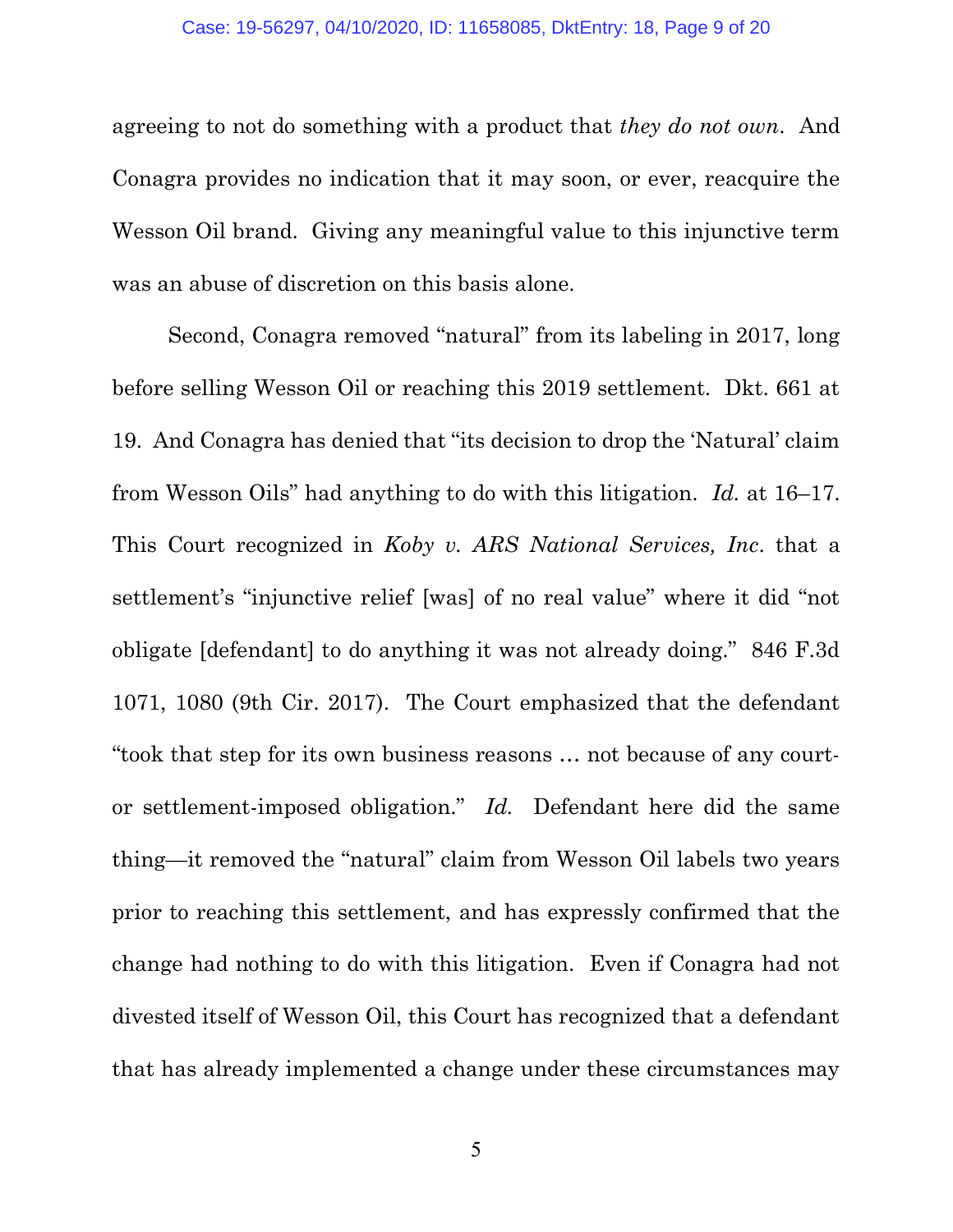be "unlikely to revert back to its old ways regardless of whether the settlement" included provisions to the contrary and that a promise to continue with actions already taken does not provide value. Id.

Lastly, even in the event that Conagra reacquires Wesson Oil, the proffered injunctive relief is forward-looking, while the class members are alleging past harm. Courts have repeatedly recognized the "obvious mismatch" between injunctive relief consisting of only future disclosures and a class comprised of those alleging past harm. See id. at 1079; see also Pearson v. NBTY, Inc., 772 F.3d 778, 786 (7th Cir. 2014) ("future purchasers are not members of the class, defined as it is as consumers who have purchased [defendant's product]."); In re Dry Max Pampers Litig., 724 F.3d 713, 720 (6th Cir. 2013) ("The fairness of the settlement must be evaluated primarily based on how it compensates class members'—not on whether it provides relief to other people[.]"). Accordingly, even if Conagra controlled the labeling of Wesson Oil products now, and even if Conagra had not already made the relevant changes, Conagra's promise here would be "worthless to most members of the class" because it is not designed to specifically benefit "those who had suffered a past wrong." *Koby*, 846 F.3d at 1079. "In other words,

6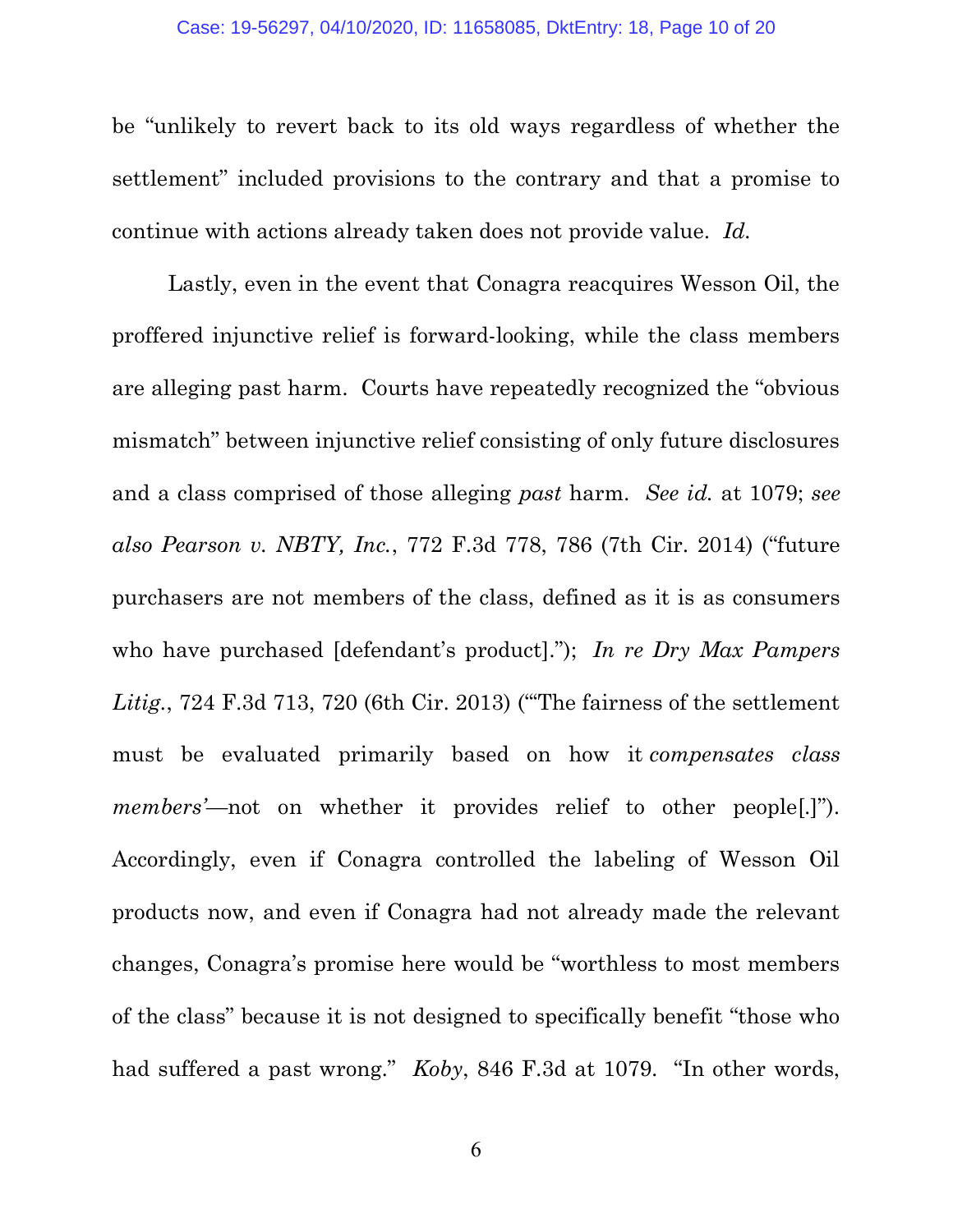[Defendant] and the named plaintiffs provide[] no evidence to suggest that many, if any, members of the [] class would derive a benefit from obtaining the injunctive relief afforded by the settlement." Id. at 1080.

And yet, the district court assigned meaningful value to the purported injunctive relief here. See Dkt. 695 at 9 ("[T]he Court finds the injunction adds at least some value to the amount offered in settlement."); id. at 15 ("[T]he benefits achieved here—both injunctive and monetary—were substantial."); see also id. at 13 (evaluating attorney's fees and noting that "Plaintiffs' counsel … managed to negotiate a settlement of significant monetary and injunctive relief."). While the district court did not go so far as to accept the parties agreedupon valuation of the injunctive relief (\$27 million), the court erred by giving the injunctive relief "significant" value. See id. at 9, 15; see also Dkt. 661 at 6.

 $\star$  \*  $\star$  \*  $\star$ 

Injunctive provisions that provide entirely speculative relief (of little to no benefit even if materialized) cannot be used to rationalize a settlement that sends close to \$7 million to class counsel and less than a million dollars to class members while releasing both monetary and

7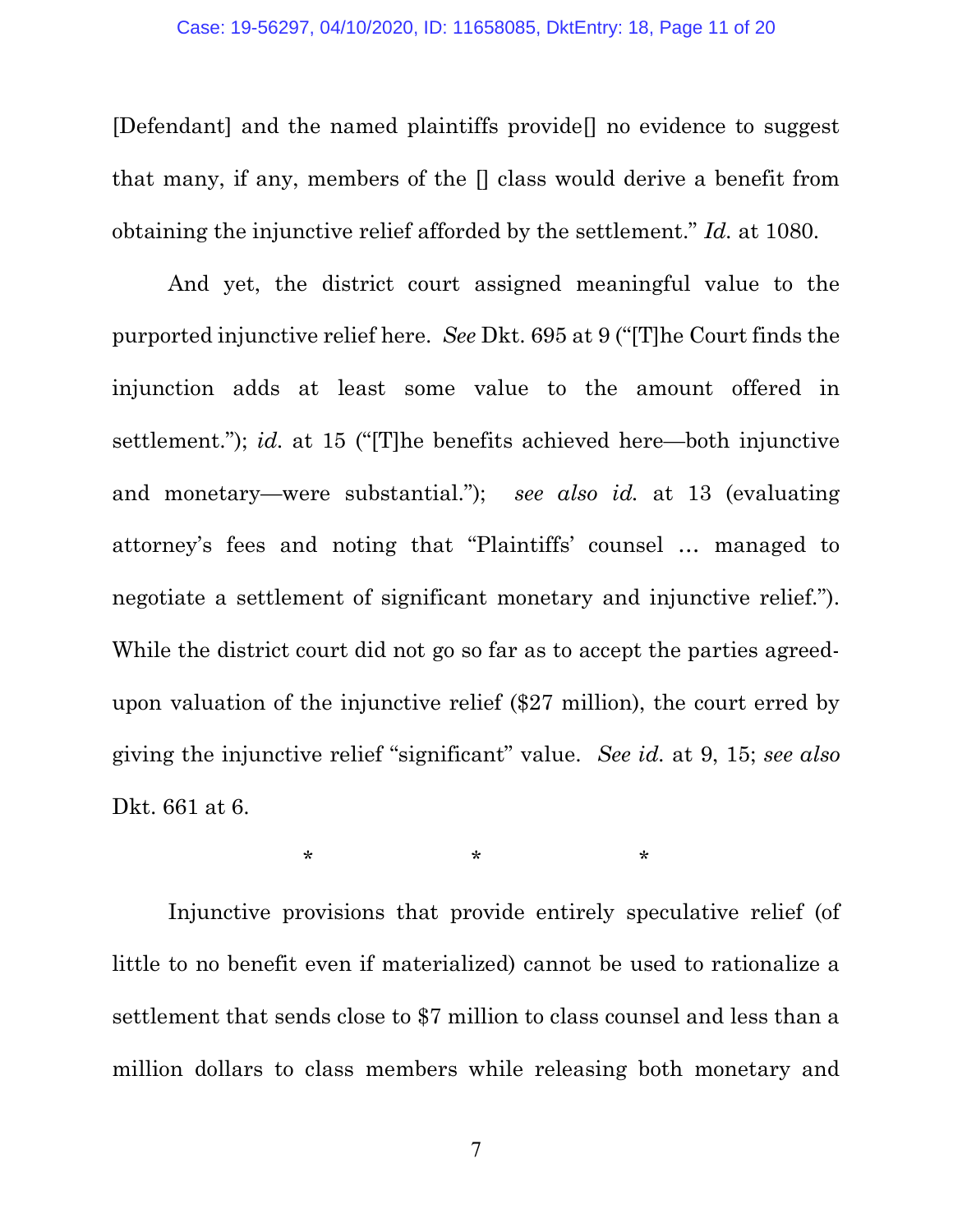injunctive class claims. When considering whether a settlement is fair, reasonable, and adequate under Rule 23(e)(2), a district court must consider whether "the relief provided for the class is adequate, taking into account … the terms of any proposed award of attorney's fees[.]" This consideration is one of "the core concerns of … substance that should guide [a court's] decision whether to approve" a proposed settlement. Fed. R. Civ. P. 23 advisory committee's note to 2018 amendment.

While the relief considered as part of a Rule 23(e)(2) analysis can be monetary or injunctive, courts should not ascribe meaningful value to empty injunctive relief, nor allow illusory injunctive terms to play a major role in a settlement's approval. But that is precisely what happened here, where the paltry amount of monetary compensation to class members means that the settlement rises or falls based on the injunctive relief. Any of the individual weaknesses of the injunctive relief standing alone would seem to be fatal. But when stacked together, it was clearly an abuse of discretion for the district court to provide any meaningful value to the injunctive relief.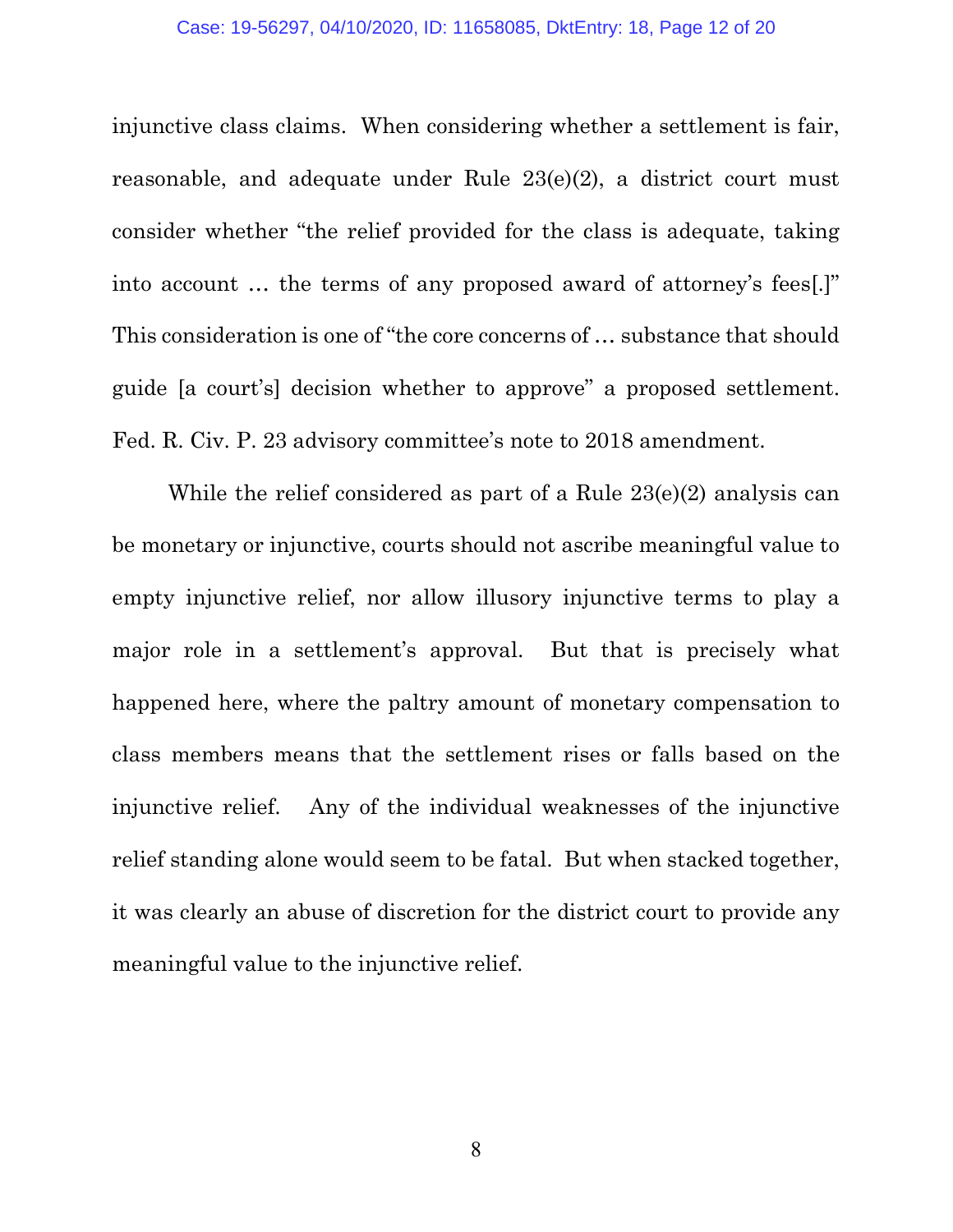## II. It Is Critical That The Court Confirm That Empty Injunctive Relief Like That Provided Here Does Not Provide Meaningful Benefit To Class Members For Purposes of Rule 23

While injunctive relief may be hard to value, courts should not allow an empty promise of injunctive relief to be used as a means to gain settlement approval or as a means to increase fees. See Campbell v. St. John, No. 17-16873, Dkt. 76-1 at 35 (9th Cir. Mar. 3, 2020) ("To be sure, in a case where the class primarily receives non-monetary relief, but class counsel obtain millions of dollars, it may be an abuse of discretion not to at least attempt to approximate the value of injunctive relief and use that valuation in an assessment of disproportionality.").

Class members are already at a disadvantage in the class action settlement context. "Courts have long recognized that 'settlement class actions present unique due process concerns for absent class members.'" See In re Bluetooth Headset Prods. Liab. Litig., 654 F.3d 935, 946 (9th Cir. 2011) (quoting Hanlon v. Chrysler Corp., 150 F.3d 1011, 1026 (9th Cir. 1998)). There is an ever-present risk of conflict between class counsel and the class because counsel has an incentive to obtain a large fee, which invariably comes from class members' pockets. See, e.g., In re HP Inkjet Printer Litig., 716 F.3d 1173, 1178 (9th Cir. 2013) ("interests of class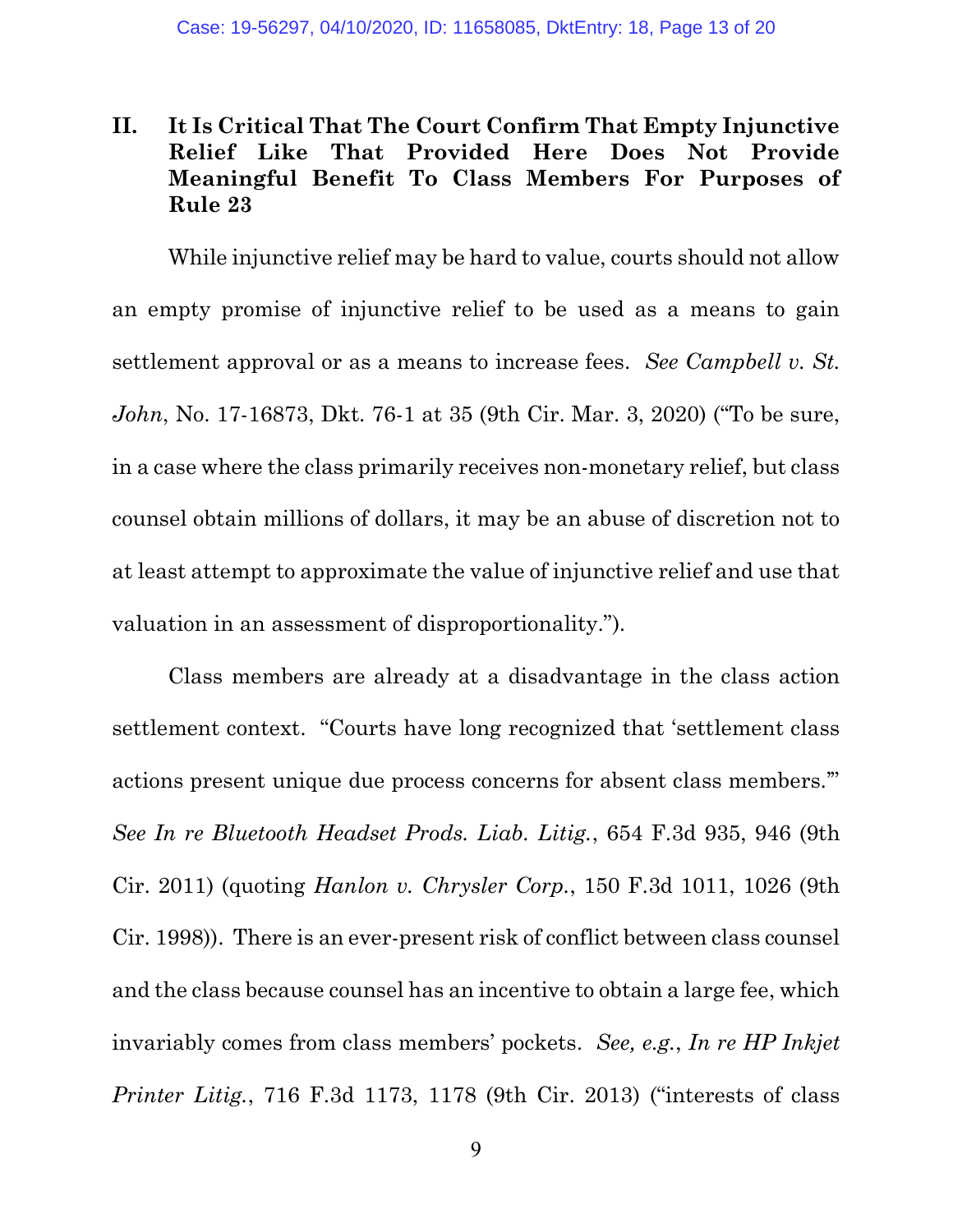members and class counsel nearly always diverge"); In re Baby Prods. Antitrust Litig., 708 F.3d 163, 175 (3d Cir. 2013) ("class actions are rife with potential conflicts of interest between class counsel and class members"); Weseley v. Spear, Leeds & Kellogg, 711 F. Supp. 713, 720 (E.D.N.Y. 1989) (noting need to protect the "[c]lass from whose pockets the attorney's fees will come[.]").

And defendants are no help—to a defendant, the fee award and the class award "represent a package deal," Johnston v. Comerica Mortg. Corp., 83 F.3d 241, 246 (8th Cir. 1996), with the defendant "'interested only in the bottom line: how much the settlement will cost him," In re Sw. Airlines Voucher Litig., 799 F.3d 701, 712 (7th Cir. 2015). "Although under the terms of each settlement agreement<sup>[]</sup> attorney<sup>[s']</sup> fees technically derive from the defendant rather than out of the class' recovery, in essence the entire settlement amount comes from the same source." Johnston, 83 F.3d at 246.

With this in mind, the Attorneys General regularly voice concerns with federal courts as part of their ongoing effort to protect consumers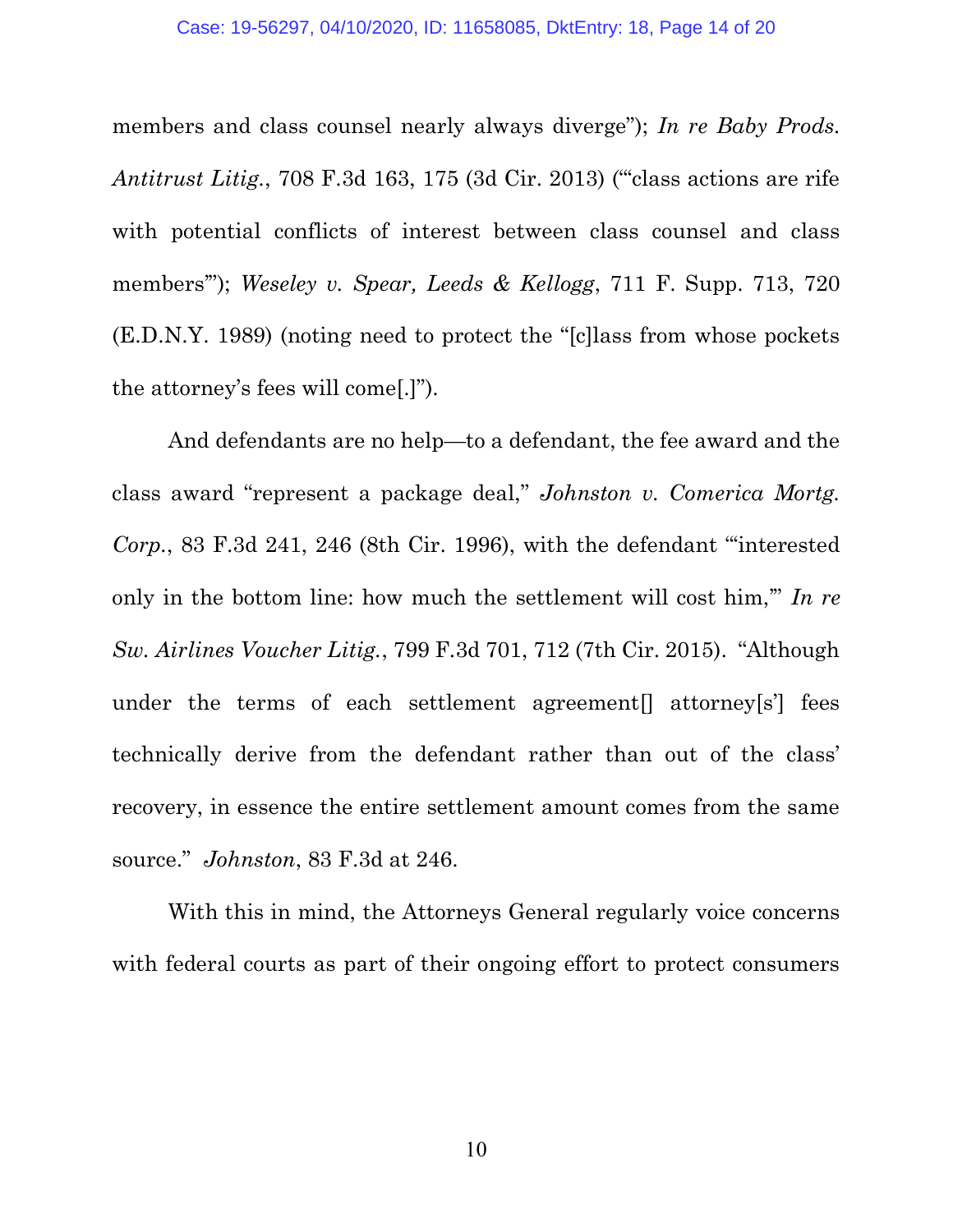from class action settlement abuse.2 The Attorneys General actively monitor class action settlements (through notices provided under CAFA), watching for settlement terms that undermine consumers.

As repeat players in the class action settlement process, the Attorneys General often see settlements where the parties present injunctive relief that provides little or no meaningful value to class members. With the increased attention to coupon settlements in recent years from this Court and others, there is a growing sense that empty injunctive relief has become one of the more concerning parts of the class action settlement landscape. To be sure, injunctive relief can be of great value to harmed consumers. See, e.g., In re Google Street View Elec. Comm. Litig., No.  $3:10$ -md-02184, Dkt. 189-1 (N.D. Cal) (brief led by Arizona Attorney General Brnovich noting that state attorneys general obtained tangible injunctive benefits in settling with Google, including

 $\overline{a}$ 

<sup>2</sup> Attorney General Brnovich, through the undersigned, has led coalitions of state attorneys general in filing briefs in district courts and courts of appeals across the country, as well as in the Supreme Court. See, e.g., Frank v. Gaos, No. 17-961 (U.S. July 16, 2018); In re Google Inc. Cookie Placement, No. 17-1480 (3d. Cir. July 10, 2017); In re Easysaver Rewards Litig., No. 16-56307, Dkt. 21 (9th Cir. May 8, 2017); In re Google Street View Elec. Comm. Litig., No. 3:10-md-02184, Dkt. 189-1 (N.D. Cal. Jan. 20, 2020).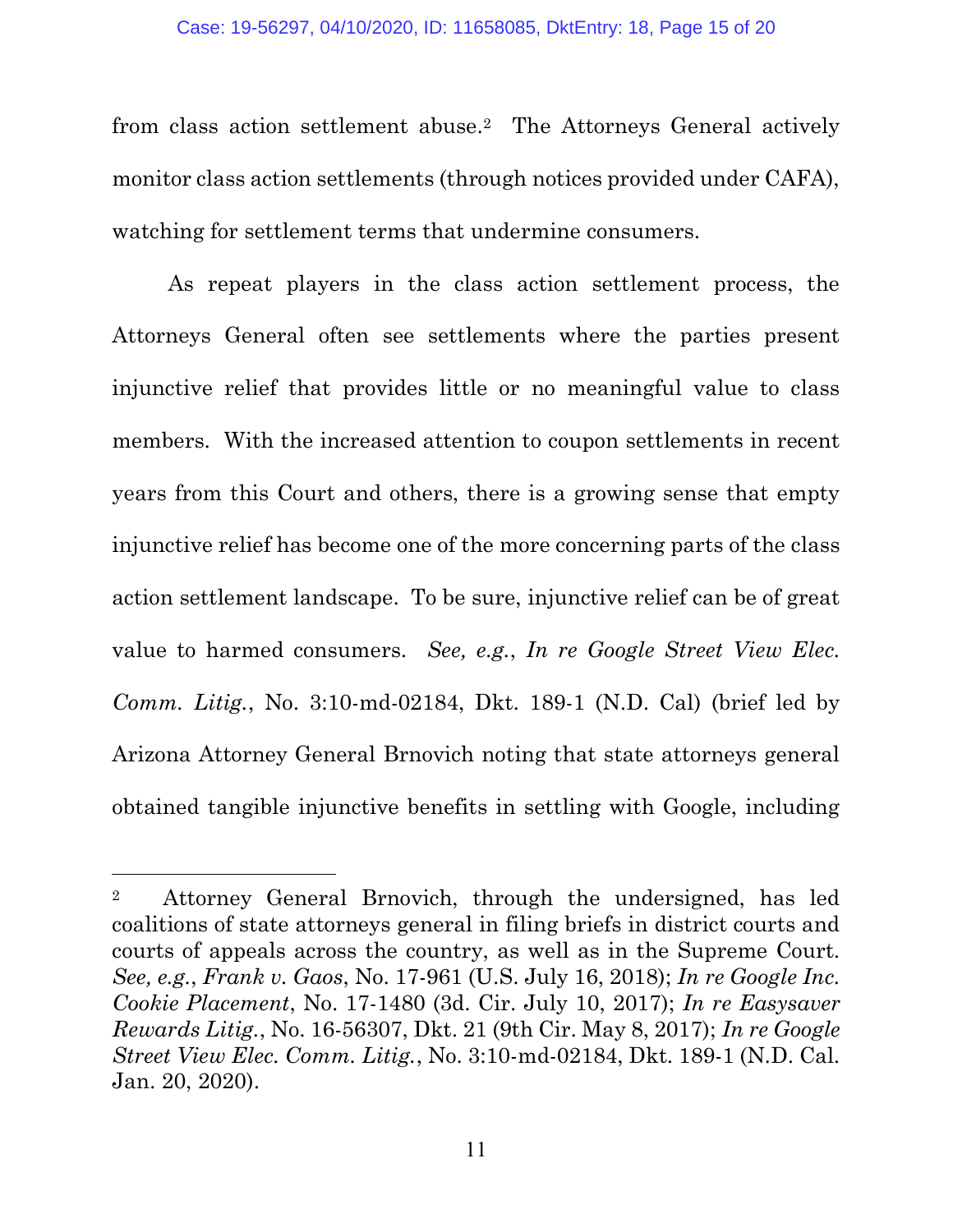destruction of improperly collected data). But when injunctive relief is nothing more than a filler to rationalize the value of the settlement, and in turn to validate attorneys' fees, consumers are the ones who suffer.<sup>3</sup>

 Courts should step in to police these types of settlements as they "have a duty to protect the interests of absent class members." Silber v. Mabon, 957 F.2d 697, 701 (9th Cir. 1992); see also Amchem Prod., Inc. v. Windsor, 521 U.S. 591, 623 (1997) (Rule 23 inquiry "protects unnamed class members 'from unjust or unfair settlements affecting their rights when the representatives become fainthearted … or are able to secure satisfaction of their individual claims by a compromise.'").

 $\overline{a}$ 

<sup>3</sup> The core concerns with overvaluing empty injunctive relief in the settlement approval context are pertinent in considering attorneys' fees and indicia of collusion. See Roes 1-2 v. SFBSC Mgmt., LLC, 944 F.3d 1035, 1055 (9th Cir. 2019) ("because of the danger that parties will overestimate the value of injunctive relief in order to inflate fees, courts must be particularly careful when ascribing value to injunctive relief for purposes of determining attorneys' fees, and avoid doing so altogether if the value of the injunctive relief is not easily measurable.").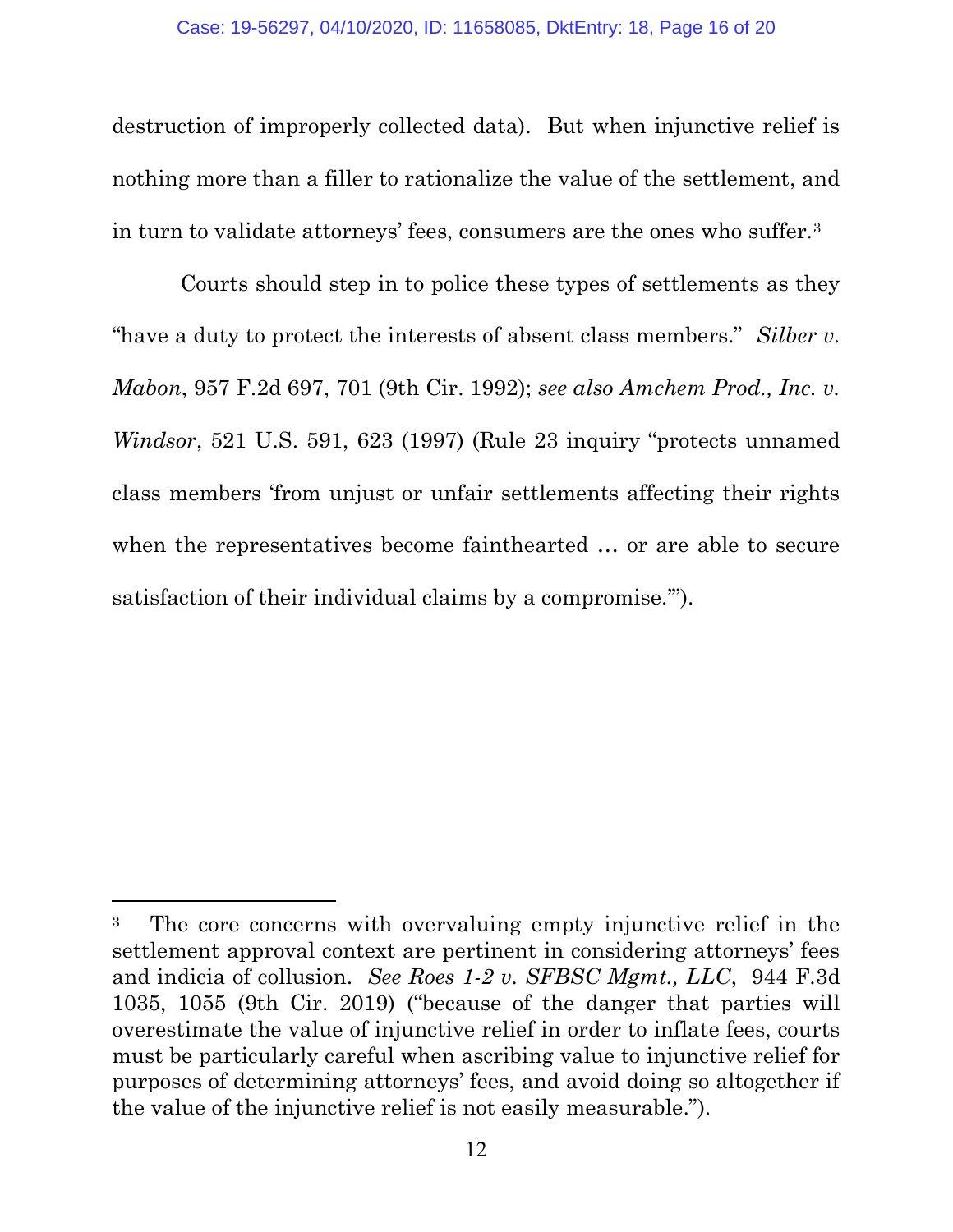## **CONCLUSION**

For the foregoing reasons, this Court should reverse the settlement approval, sending parties back to ensure consumers properly benefit from meaningful relief here.

April 10, 2020 Respectfully Submitted.

/s/ Oramel H. Skinner . Mark Brnovich Attorney General Oramel H. (O.H.) Skinner Solicitor General Counsel of Record Kate B. Sawyer Assistant Solicitor General Keena Patel Assistant Attorney General OFFICE OF THE ARIZONA ATTORNEY GENERAL 2005 N. Central Avenue Phoenix, Arizona 85004 (602) 542-5025 o.h.skinner@azag.gov Counsel for Amicus Arizona Attorney General's Office (Additional counsel listed after signature block)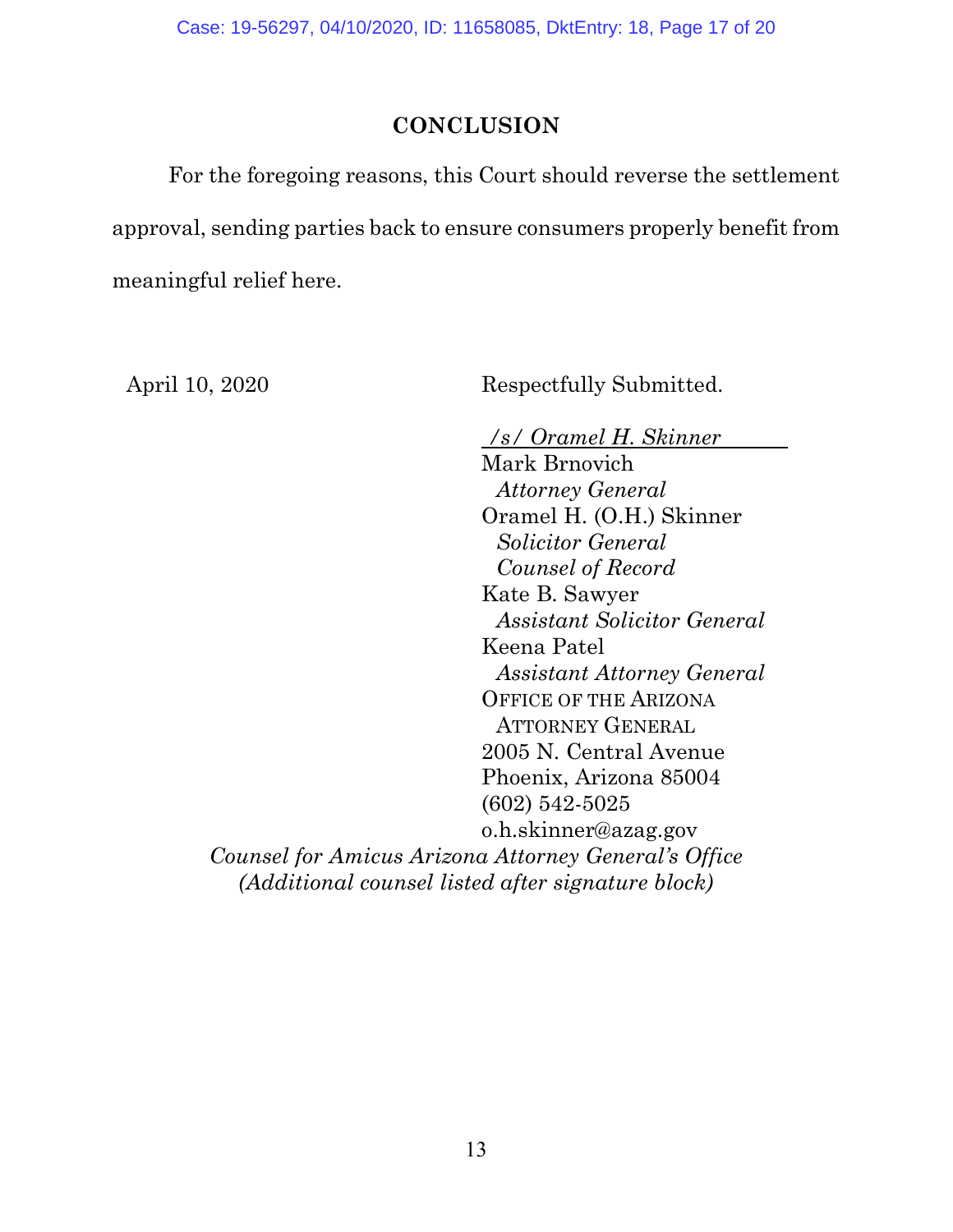## ADDITIONAL COUNSEL

STEVE MARSHALL Attorney General State of Alabama

KEVIN G. CLARKSON Attorney General State of Alaska

LESLIE RUTLEDGE Attorney General State of Arkansas

LAWRENCE G. WASDEN Attorney General State of Idaho

CURTIS T. HILL, JR. Attorney General State of Indiana

DANIEL CAMERON Attorney General Commonwealth of Kentucky JEFF LANDRY Attorney General State of Louisiana

ERIC SCHMITT Attorney General State of Missouri

DAVE YOST Attorney General State of Ohio

MIKE HUNTER Attorney General State of Oklahoma

ALAN WILSON Attorney General State of South Carolina

KEN PAXTON Attorney General State of Texas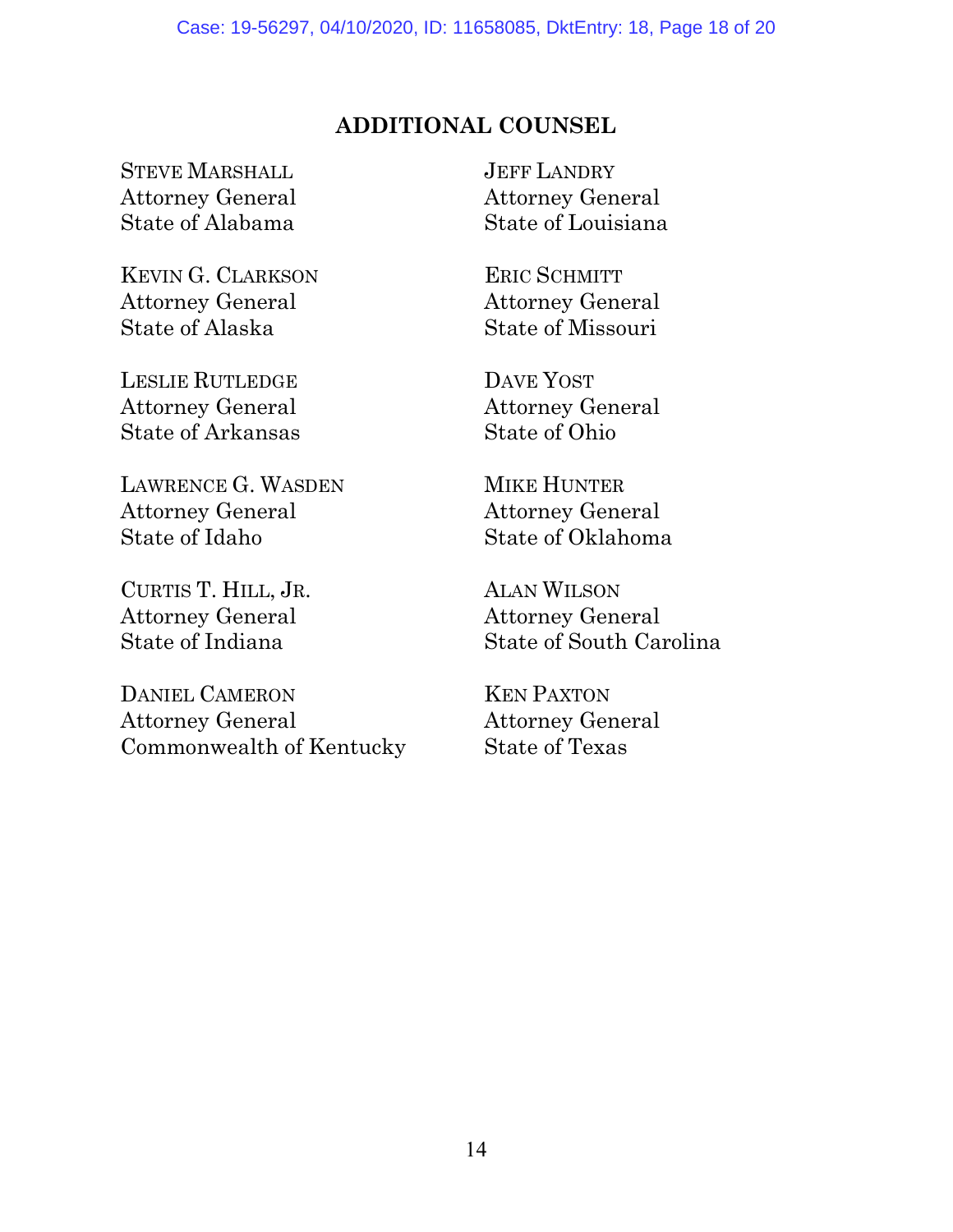## CERTIFICATE OF COMPLIANCE

Pursuant to Fed. R. App. P. 29(a)(4)(G) and Fed. R. App. P.

 $32(g)(1)$ , the undersigned hereby certifies that this brief complies with

the type-volume limitations of Fed. R. App. P. 32(a)(7)(B)(i) and Fed. R.

App. P. 29(a)(5).

- 1. This brief is 2,528 words excluding the portions exempted by Fed. R. App. P. 32(f), if applicable.
- 2. This brief has been prepared in a proportionally spaced typeface using Microsoft Word 2010 in 14-point Century type, which complies with Fed. R. App. P.  $32$  (a)(5) and (6).

/s/ Oramel H. Skinner .

Oramel H. Skinner OFFICE OF THE ARIZONA ATTORNEY GENERAL 2005 N. Central Ave. Phoenix, Arizona 85004 (602) 542-5025